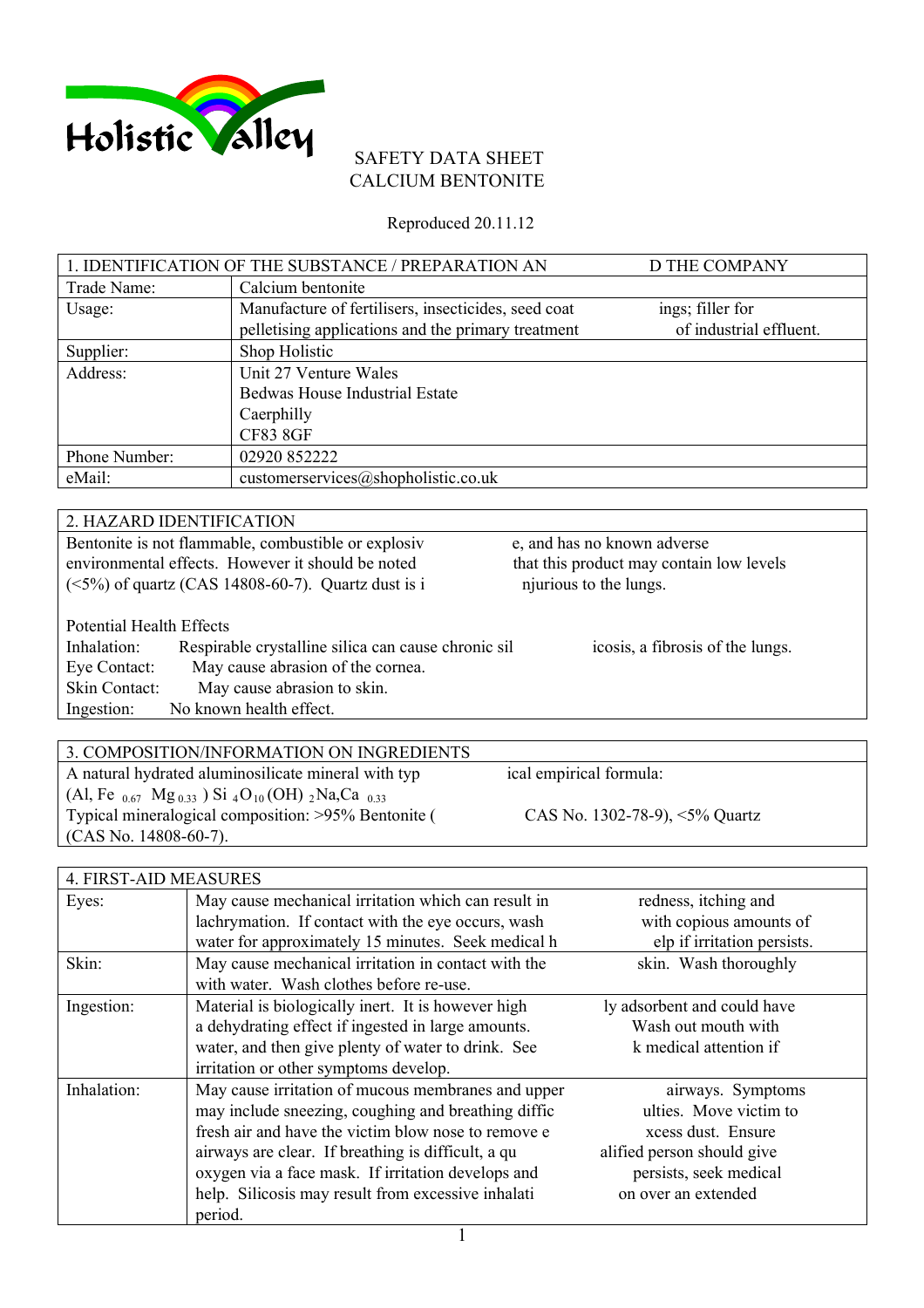| 5. FIRE-FIGHTING MEASURES   |                                                     |      |
|-----------------------------|-----------------------------------------------------|------|
| <b>Extinguishing Media:</b> | Use appropriate media to surrounding fire.          |      |
|                             | Bentonite is compatible with all extinguishing medi | a.   |
| Special Exposure            | None known.                                         |      |
| Hazards:                    |                                                     |      |
| Protective                  | Wear Self-Contained Breathing Apparatus (SCBA) and  | full |
| Equipment for Fire          | clothing.<br>protective                             |      |
| Fighting:                   |                                                     |      |
| Hazardous                   | None.                                               |      |
| Combustion                  |                                                     |      |
| Products:                   |                                                     |      |

| 6. ACCIDENTIAL RELEASE MEASURES |                                                     |                  |
|---------------------------------|-----------------------------------------------------|------------------|
| Personal                        | Use personal protection appropriate to the situatio | n and quantity   |
| Precautions:                    | handled. The use of a dust mask, nitrile gloves and | either goggles   |
|                                 | or safety glasses is recommended. If large amounts  | of dust are      |
|                                 | likely to be generated, use a respirator. Product   | is slippery when |
|                                 | wet.                                                |                  |
| Environmental                   | No known adverse environmental effects.             |                  |
| Precautions:                    |                                                     |                  |
| Spillages:                      | Scoop up spillages and place in a container. Avoid  | creating dusts.  |
|                                 | Wear appropriate respiratory protection, safety gla | sses and         |
|                                 | overalls as a precaution. When used to absorb a ha  | zardous          |
|                                 | substance, handle as per that substance. Product i  | s slippery       |
|                                 | when wet.                                           |                  |

| 7. HANDLING AND STORAGE |                                                                                                                                                                                   |                                                    |
|-------------------------|-----------------------------------------------------------------------------------------------------------------------------------------------------------------------------------|----------------------------------------------------|
| Handling:               | Irritation to the skin or eyes is likely to be of a<br>No known toxicology due to accidental ingestion. Wh<br>generated, the use of a mechanical exhaust ventilat<br>recommended. | mechanical nature.<br>ere dust is<br>ion system is |
| Storage:                | Store in original packs/containers in a cool, dry,<br>area.                                                                                                                       | well ventilated                                    |

| 8. EXPOSURE CONTROLS/PERSONAL PROTECTION |                                                    |          |
|------------------------------------------|----------------------------------------------------|----------|
| Occupational                             | $3$ TWA OEL<br>Respirable silica 0.1 mg/m          |          |
| Exposure Limit                           | $3$ TWA OEL<br>Total respirable dust 4 mg/m        |          |
| (OEL):                                   | $3$ TWA OEL<br>Total inhalable dust 10 mg/m        |          |
| Respiratory                              | The use of a dust mask is recommended. If large am | ounts of |
| Protection:                              | dust are likely to be generated, use a respirator. |          |
| Hand Protection:                         | Nitrile gloves should be worn.                     |          |
| Eye Protection:                          | Goggles or safety glasses should be worn.          |          |

| 9. PHYSICAL AND CHEMICAL PROPERTIES |                                |  |
|-------------------------------------|--------------------------------|--|
| Physical State:                     | Free flowing powdered solid    |  |
| Colour:                             | White or beige                 |  |
| Odour:                              | Odourless                      |  |
| PH:                                 | b                              |  |
| <b>Explosion Limits</b>             | No known explosion hazards     |  |
| $(\%):$                             |                                |  |
| Density:                            | Bulk density = $800-900$ Kg/m3 |  |
| Flammability:                       | Not flammable                  |  |
| Specific Gravity:                   | 2.5                            |  |